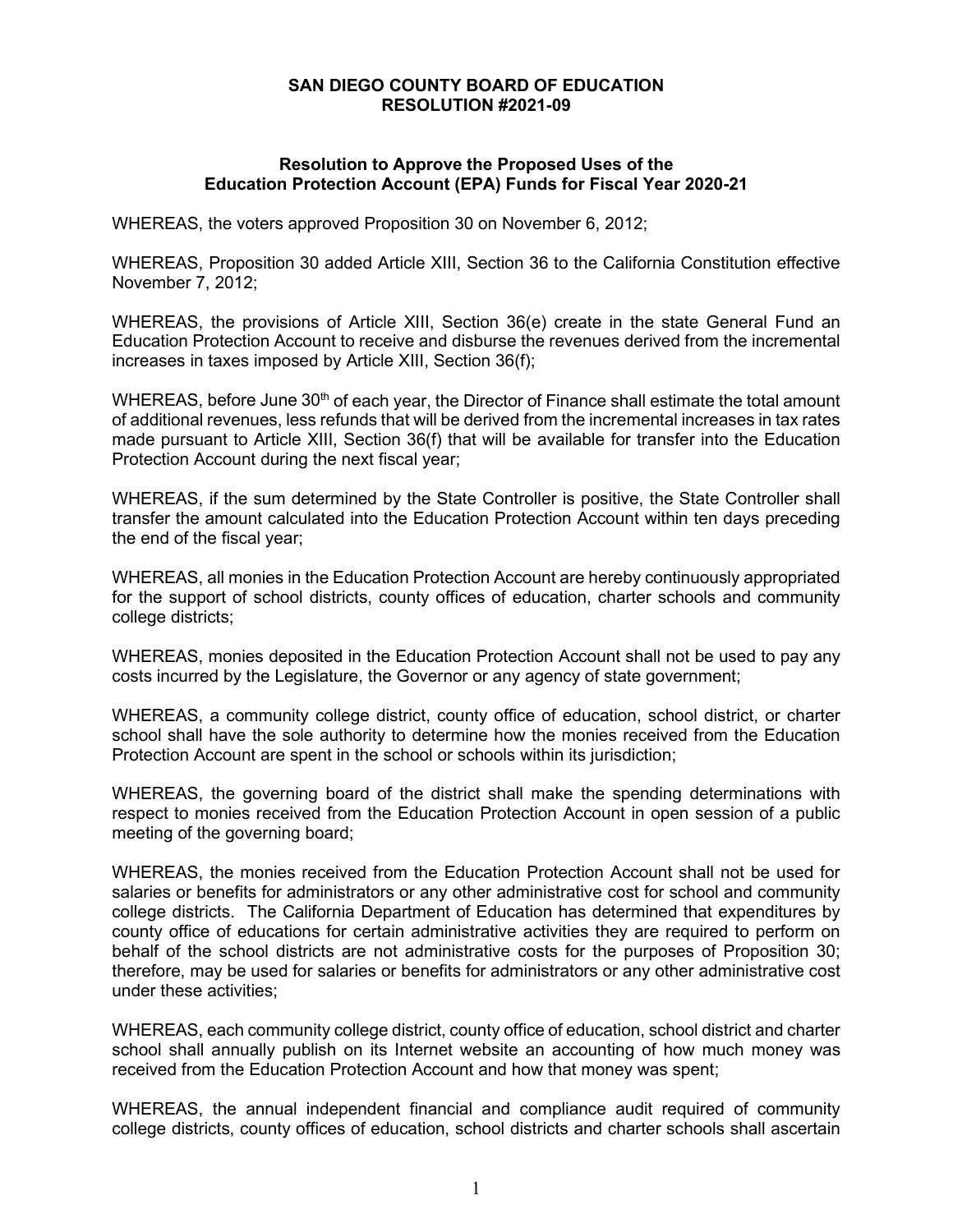and verify whether the funds provided from the Education Protection Account have been properly disbursed and expended as required by Article XIII, Section 36 of the California Constitution;

WHEREAS, expenses incurred by community college districts, county offices of education, school districts and charter schools to comply with the additional audit requirements of Article XIII, Section 36 may be paid with funding from the Education Protection Act and shall not be considered administrative costs for purposes of Article XIII, Section 36.

THEREFORE, BE IT RESOLVED, that the monies received from the Education Protection Account shall be spent as required by Article XIII, Section 36 and the spending determinations on how the money will be spent shall be made in open session of a public meeting of the governing board of the San Diego County Office of Education;

In compliance with Article XIII, Section 36(e), with the California Constitution, the governing board of the San Diego County Office of Education has determined to spend the monies received from the Education Protection Act as attached.

PASSED AND ADOPTED this 12th day of May 2021, at the regular meeting of the San Diego County Board of Education.

## **SAN DIEGO COUNTY BOARD OF EDUCATION**

(sunda Guadalupe González, Pr Richard P. Shea, *Vice President* Paulette Donnellon, *Member* √u√lm Alicia Muñoz, *Member* J. Gregg Robinson, Ph.D., *Member*

Paul Gothold, Ed.D. *County Superintendent of Schools*

STATE OF CALIFORNIA ) ) SS COUNTY OF SAN DIEGO)

I, Paul Gothold, Secretary of the San Diego County Board of Education, do hereby certify that the foregoing is a full, true and correct copy of a resolution duly passed and adopted by said Board at a regularly called and conducted meeting held on May 12, 2021.

 $\overline{\phantom{a}}$ 

Paul Gothold Secretary, San Diego County Board of Education